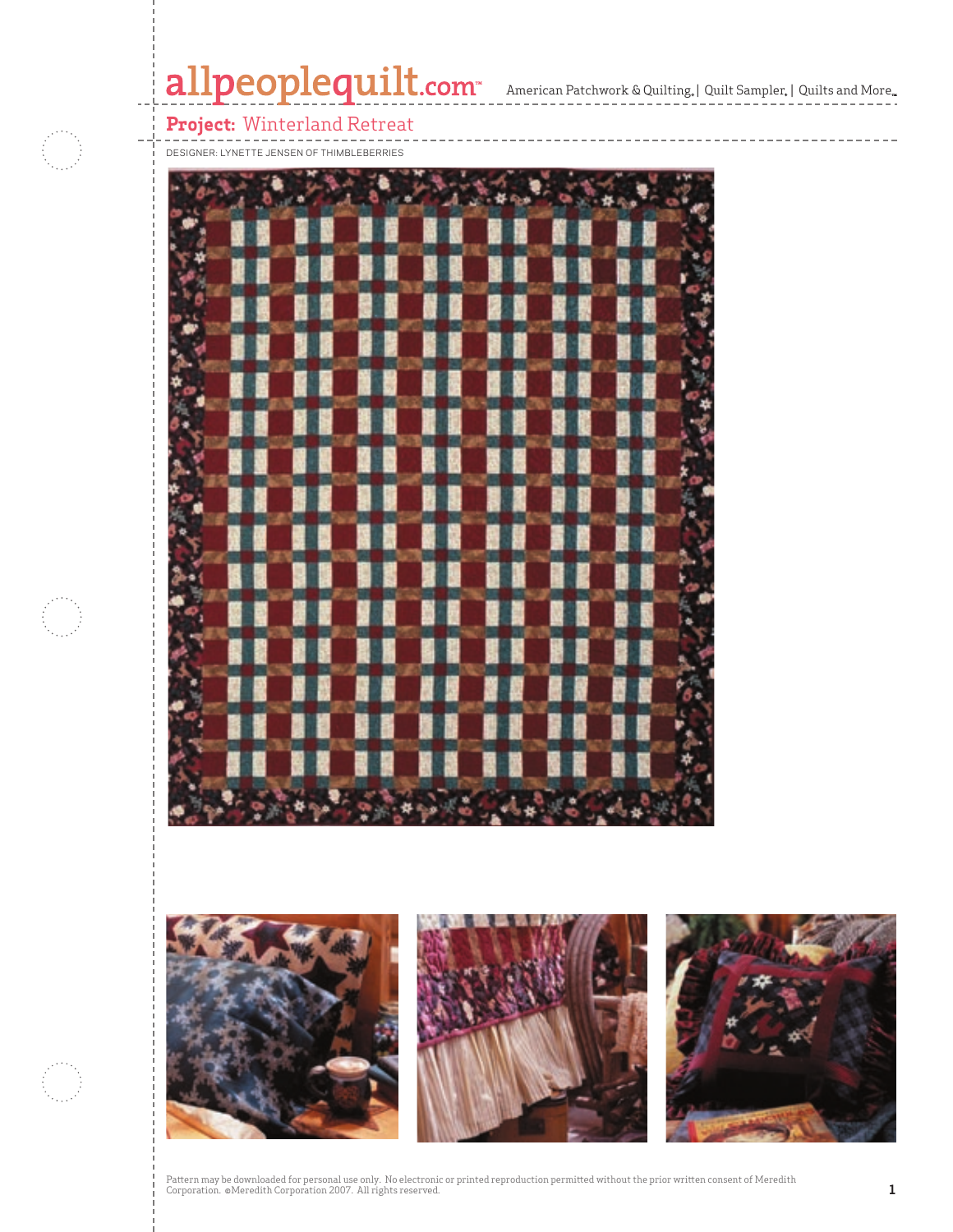# allpeoplequilt.com

American Patchwork & Quilting,  $|$  Quilt Sampler,  $|$  Quilts and More,

**Project:** Winterland Retreat



## **Materials**

- 3-5/8 yards of red print No. 1 for blocks and binding
- 1-3/8 yards of gold print for blocks
- 2-1/8 yards of green print for blocks
- 2-1/8 yards of beige print for blocks
- 2-1/4 yards of red print No. 2 for border
- 7-2/3 yards of backing fabric
- 92x110" of quilt batting

### Finished quilt top: 86x104" Finished block: 6x8"

Quantities specified for 44/45" wide, 100% cotton fabrics. All measurements include a 1/4" seam allowance. Sew with right sides together unless otherwise stated.

## Cut the Fabrics

To make the best use of your fabrics, cut the pieces in the order that follows.

#### **From red print No. 1, cut:**

- 8--4-1/2x42" strips
- 10--2-3/4x42" binding strips
- 8--2-1/2x42" strips
- 56--4-1/2" squares

#### **From gold print, cut:**

- 16--2-1/2x42" strips
- **From green print, cut:**
- 4--4-1/2x42" strips
- 20--2-1/2x42" strips
- **From beige print, cut:**
- 7--4-1/2x42" strips
- 12--2-1/2x42" strips
- **From red print No. 2, cut:**
- 11--6-1/2x42" strips for border

## Assemble the Blocks

1. Aligning long edges, sew two gold print 2-1/2x42" strips to a red print 4-1/2x42" strip to make a Strip Set A (see Diagram 1). Press the seam allowances toward the red print strip. Repeat to make a total of eight of Strip Set A. Cut the strip sets

into 4-1/2"-wide A segments for a total of 64.

- 2. Aligning long edges, sew two green print 2-1/2x42" strips to a beige print 4-1/2x42" strip to make a Strip Set B (see Diagram 2). Press the seam allowances toward the green print strips. Repeat to make a total of seven of Strip Set B. Cut the strip sets into 2-1/2"-wide B segments for a total of 112.
- 3. Aligning long edges, sew two red print 2-1/2x42" strips to a green print 4-1/2x42" strip to make a Strip Set C (see Diagram 3). Press the seam allowances toward the green print strip. Repeat to make a total of four of Strip Set C. Cut the strips sets into 2-1/2"-wide C segments for a total of 56.
- 4. Aligning long edges, sew together two beige print 2- 1/2x42" strips and a green print 2-1/2x42" strip to make a Strip Set D (see Diagram 4). Press the seam allowances toward the beige print strips. Repeat to make a total of six of Strip Set D. Cut the strip sets into 4-1/2" wide D segments for a total of 49.
- 5. Referring to Diagram 5, sew together two Strip Set B segments and one Strip Set C segment to make a block. Press the seam allowances toward the Strip Set C segment. The pieced block should measure 6- 1/2x8-1/2", including the seam allowances. Repeat to make a

## Assemble the Quilt

total of 56 blocks.

**1.** Referring to Diagram 6, lay out eight Strip Set A segments and seven pieced blocks in a

horizontal row. Sew together the pieces to make block row A. Press the seam allowances toward the Strip Set A segments. Pieced block row A should measure 8-1/2x74-1/2", including the seam allowances. Repeat to make a total of eight of block row A.

- **2.** Referring to Diagram 7, lay out eight red print 4-1/2" squares and seven Strip Set D segments in a horizontal row. Sew together the pieces to make block row B. Press the seam allowances toward the Strip Set D segments. Pieced block row B should measure 4-1/2x74-1/2", including the seam allowances. Repeat to make a total of seven of block row B.
- **3.** Referring to photograph, lay out block rows A and B, alternating placement. Sew together the rows to make the quilt center. Press the seam allowances in one direction. The pieced quilt center should measure 74- 1/2x92-1/2", including the seam allowances.

## Add the Border

- **1.** Cut and piece the red print 6-1/2x42" strips to make the following:
- 2--6-1/2x104-1/2" border strips
- 2--6-1/2x74-1/2" border strips
- 2. Sew short border strips to short edges of quilt center. Add long border strips to remaining edges to complete quilt top.

## Complete the Quilt

- **1.** Layer quilt top, batting, and backing. Quilt as desired.
- 2. Use the red print 2-3/4x42" strips to bind the quilt.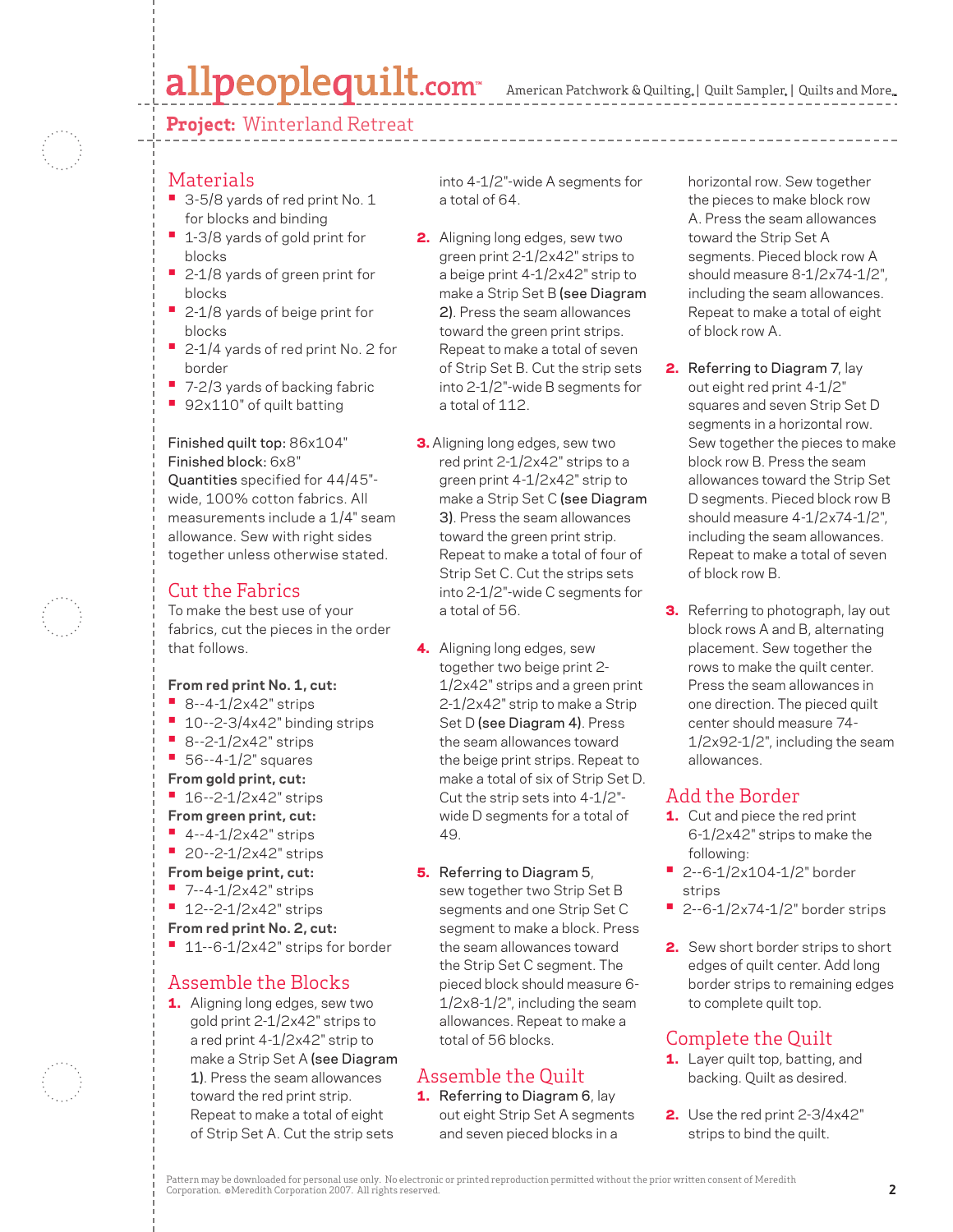# allpeoplequilt.com

American Patchwork & Quilting,  $|$  Quilt Sampler,  $|$  Quilts and More,

**Project:** Winterland Retreat

#### Materials for Pillowase **•** 1-1/2 yards of flannel print

## Assemble the Pillowcase

- **1.** Measure the distance around the middle of your pillow. Add 1" to the measurement (to allow for a 1/2" seam allowance). Measure the length of your pillow. Add 13" to the measurement (to allow for a 1/2" seam allowance and the hem).
- 2. Cut a flannel print rectangle according to the measurements determined in Step 1.
- **3.** Turn one long edge under  $1/2$ "; press. Turn the same edge under 6"; press. Topstitch in place to hem.
- 4. Fold the hemmed rectangle in half. Sew together the raw edges, using a 1/2" seam allowance, to complete the pillowcase. Turn the pillowcase right side out.

## Materials for Bedskirt

- 9 to 10 yards of 44/45"-wide tan ticking for skirt
- 2-1/2 to 3 yards of 90"-wide muslin for center panel
- 9 to 10 yards of 1/4"-wide cording

Finished bedskirt: fits a queen-size bed

## Assemble Bedskirt

**1.** Measure the width and length of the bed's box spring. Add 1" to the width measurement and 2- 3/4" to the length measurement to allow for seam allowances and hem. Cut a muslin rectangle to those dimensions to make the center panel.

- **2.** Turn a short edge of the muslin center panel under 1/4"; press. Turn the same edge under another 2"; press. Topstitch the folded edge in place to hem the top edge of the center panel.
- **3.** Measure around the center panel, starting at point A, and working alphabetically through D (see Diagram 8). Divide the resulting measurement by four and mark those points on the edges of the center panel.
- 4. Measure the distance from the top edge of the box spring to the floor. Add 2-1/2" to this measurement (to allow for seam allowances and a hem).
- **5.** Multiply the previously determined A to D measurement by 2-3/4 or 3, depending on the fullness you want in the finished bedskirt and the weight of your fabric. (The heavier the fabric, the less width is needed.)
- **6.** Cut and piece the tan ticking according to the measurements determined in steps 4 and 5 to make the skirt.
- 7. Turn a long edge of the tan ticking skirt under 1"; press. Turn the same edge under another 1"; press. Topstitch the folded edge in place to hem the skirt. Repeat with each short edge.(For a bed with a footboard, make the skirt in three sections--two for the sides and one for the foot--to accommodate the legs.)
- 8. Position the cording 1/4" from the raw edge of the skirt. Firmly stitch across one end of the cord to secure it, then zigzag-stitch over the length of the cord, being careful not to sew through it (see Diagram 9).
- 9. Working along the skirt's raw edge, divide the length into fourths; mark.
- **10.** Place the skirt on the center panel, matching marks and raw edges (see Diagram 10); pin. Pull the cord to gather the skirt into an even fit; pin in place. Join the pieces, using a 1/2" seam allowance, to complete the bedskirt.

## Materials for Pillow

- 8-1/2" square of green print for pillow top
- 1 yard of green plaid for pillow top and pillow back
- 1/4 yard of red print No. 1 for pillow top
- 1 yard of red print No. 2 for ruffle
- 18"-square pillow form

Finished pillow (without ruffle): 18" square

## Cut the Fabrics

#### **From green plaid, cut:**

- 2--18-1/2x22" rectangles
- 4--4x8-1/2" rectangles
- 4--4" squares

#### **From red print No. 1, cut:**

- 2--2x18-1/2" rectangles
- (2) 2x8-1/2" rectangles
- (4) 2x4" rectangles
- **From red print No. 2, cut:**
- (5) 6-1/2x42" strips

## Assemble the Pillow

**1.** Referring to the Pillow Top Assembly Diagram for placement, lay out the green print 8-1/2" square, the four green plaid 4x8-1/2" rectangles, the four green plaid 4" squares, the two red print 2x18-1/2" rectangles, the two red print 2x8-1/2" rectangles, and the four red print 2x4" rectangles in five horizontal rows.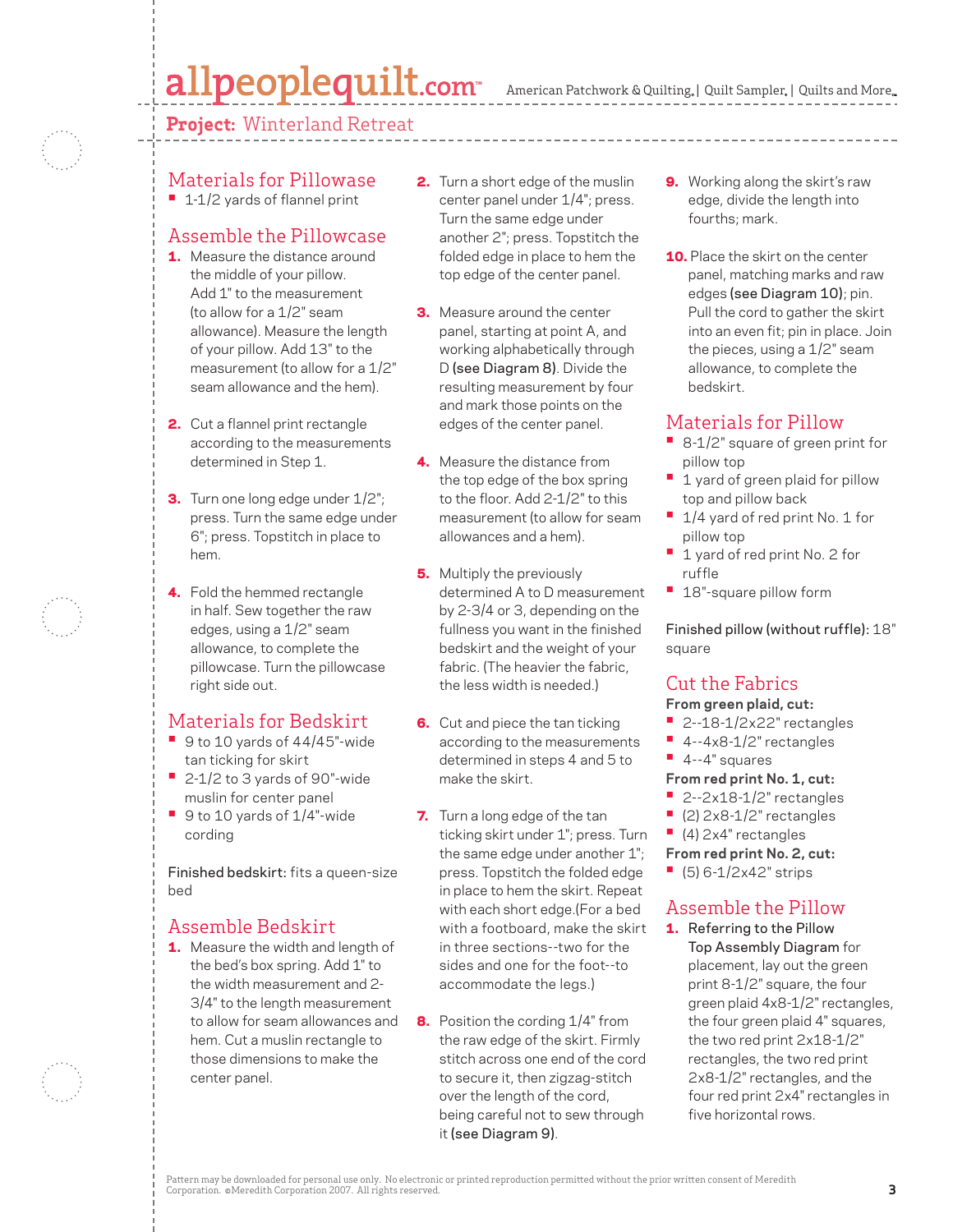# $all peoplequilt.com$

 $\mbox{American }$  Patchwork<br>  $\&$  Quilting,  $\mid$  Quilt Sampler,<br>  $\mid$  Quilts and More...

## **Project:** Winterland Retreat

- 2. Sew together the pieces in each row. Press the seam allowances toward the red print rectangles. Then join the rows to complete the pillow top. Press the seam allowances in one direction. The pieced pillow top should measure 18-1/2" square, including the seam allowances.
- **3.** Using bias seams, sew together the red print 6-1/2x42" strips to make one continuous ruffle strip. With the wrong side inside, fold the ruffle strip in half lengthwise; press. Divide the ruffle strip into four equal segments; mark with safety pins.
- 4. Position a heavyweight thread (or two strands of regular-weight sewing thread) 1/4" from the raw edge of the folded ruffle strip. (You'll need a length of thread at least three times the circumference of the pillow.) Stitch across one end of the thread to secure it. Then zigzagstitch over the thread all the way around the ruffle, taking care not to sew through the thread (see Diagram 11).
- **5.** Pin the ruffle to the right side of the pillow top, matching raw edges; match the ruffle's marks to the corners of the pillow. Pull the thread to gather the ruffle into an even fit; gather a little extra ruffle at each corner for a full look. Join the ruffle to the pillow top.
- 6. With wrong sides inside, fold each of the two green plaid 18-1/2x22" rectangles in half to form two 11x18-1/2" doublethick pillow back pieces.
- **7.** Overlap the two folded edges by about 4" (see Diagram 12);

stitch the pieces in place, sewing across the folds, to create a single pillow back.

8. Layer the pillow back and the pillow top with the ruffle inside; pin. Sew together to make the pillow cover. Trim the pillow back and corner seam allowances if needed. Turn the pillow cover right side out and fluff up the ruffle. Insert the pillow form through the back opening to complete the pillow.